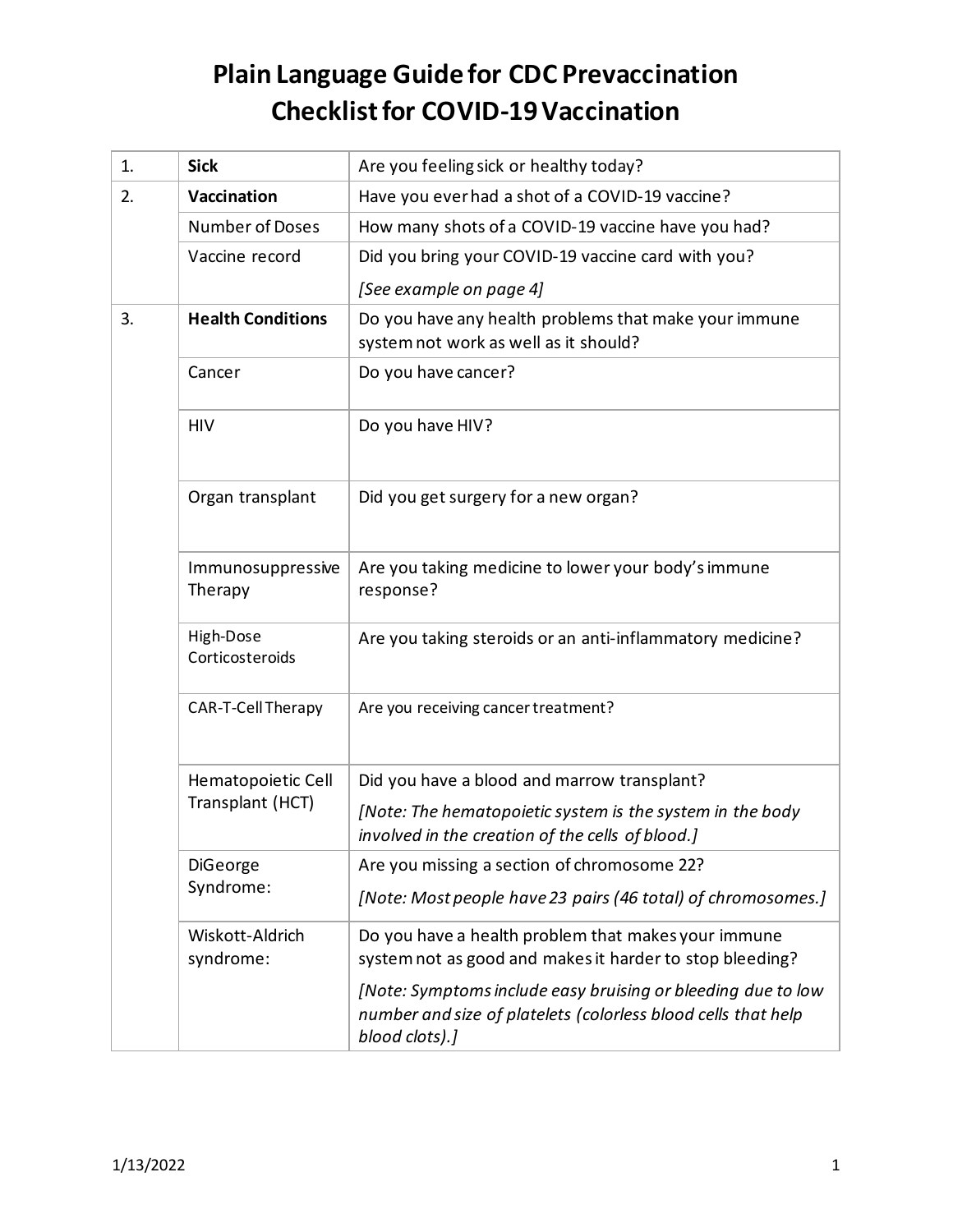## **Plain Language Guide for CDC Prevaccination Checklist for COVID-19 Vaccination**

| 4. | <b>Hematopoietic Cell</b><br><b>Transplant (HCT) or</b><br><b>CAR-T-Cell Therapy</b> | Did you have a blood and marrow transplant or cancer<br>treatment after getting the COVID-19 vaccine?                                                                                                                                                                                                                                              |  |  |  |
|----|--------------------------------------------------------------------------------------|----------------------------------------------------------------------------------------------------------------------------------------------------------------------------------------------------------------------------------------------------------------------------------------------------------------------------------------------------|--|--|--|
| 5. | <b>Allergic Reaction to</b><br>component of<br>COVID-19 vaccine                      | Have you ever had an allergic reaction to a part of the COVID-<br>19 vaccine, including:                                                                                                                                                                                                                                                           |  |  |  |
|    |                                                                                      | Polyethylene glycol, which is found in some medicines,<br>such as laxatives and preparations for colonoscopy<br>procedures (examination of the colon or large bowel)?<br>Polysorbate, which is found in some vaccines, film<br>coated tablets, and intravenous (injected into a vein)<br>steroids?<br>A shot you got of the COVID-19 vaccine?      |  |  |  |
|    |                                                                                      | This would include a very serious allergic reaction, such<br>anaphylaxis (unable to breathe), that required treatment with<br>epinephrine or EpiPen® or that caused you to go to the<br>hospital. It would also include an allergic reaction that caused<br>hives, swelling, or hard time breathing (respiratory distress),<br>including wheezing. |  |  |  |
|    | (Definition of terms)                                                                |                                                                                                                                                                                                                                                                                                                                                    |  |  |  |
|    | Polyethylene glycol                                                                  | Polyethylene glycol, a type of material used for plastic bags,<br>food containers, and other packaging.                                                                                                                                                                                                                                            |  |  |  |
|    | Colonoscopy                                                                          | Procedure to examine colon (large bowel).                                                                                                                                                                                                                                                                                                          |  |  |  |
|    | Polysorbate                                                                          | A class of emulsifiers (substances that stabilize an emulsion or<br>two liquids that would not normally mix) used in some<br>pharmaceuticals and food preparation.                                                                                                                                                                                 |  |  |  |
|    | EpiPen®                                                                              | A medicine to help treat serious allergic reactions. Examples<br>include bug bites, foods or medications.                                                                                                                                                                                                                                          |  |  |  |
| 6. | <b>Allergic Reaction to</b><br>another vaccine or<br>injectable<br>medication        | Have you ever had an allergic reaction to another vaccine -<br>other than COVID-19 vaccine - or a medicine that is injected<br>into the body with a needle or syringe (injectable<br>medication)?                                                                                                                                                  |  |  |  |
|    |                                                                                      | This would include a very serious allergic reaction, such<br>anaphylaxis (unable to breathe), that required treatment with<br>epinephrine or EpiPen® or that caused you to go to the<br>hospital. It would also include an allergic reaction that caused<br>hives, swelling, or hard time breathing (respiratory distress),<br>including wheezing. |  |  |  |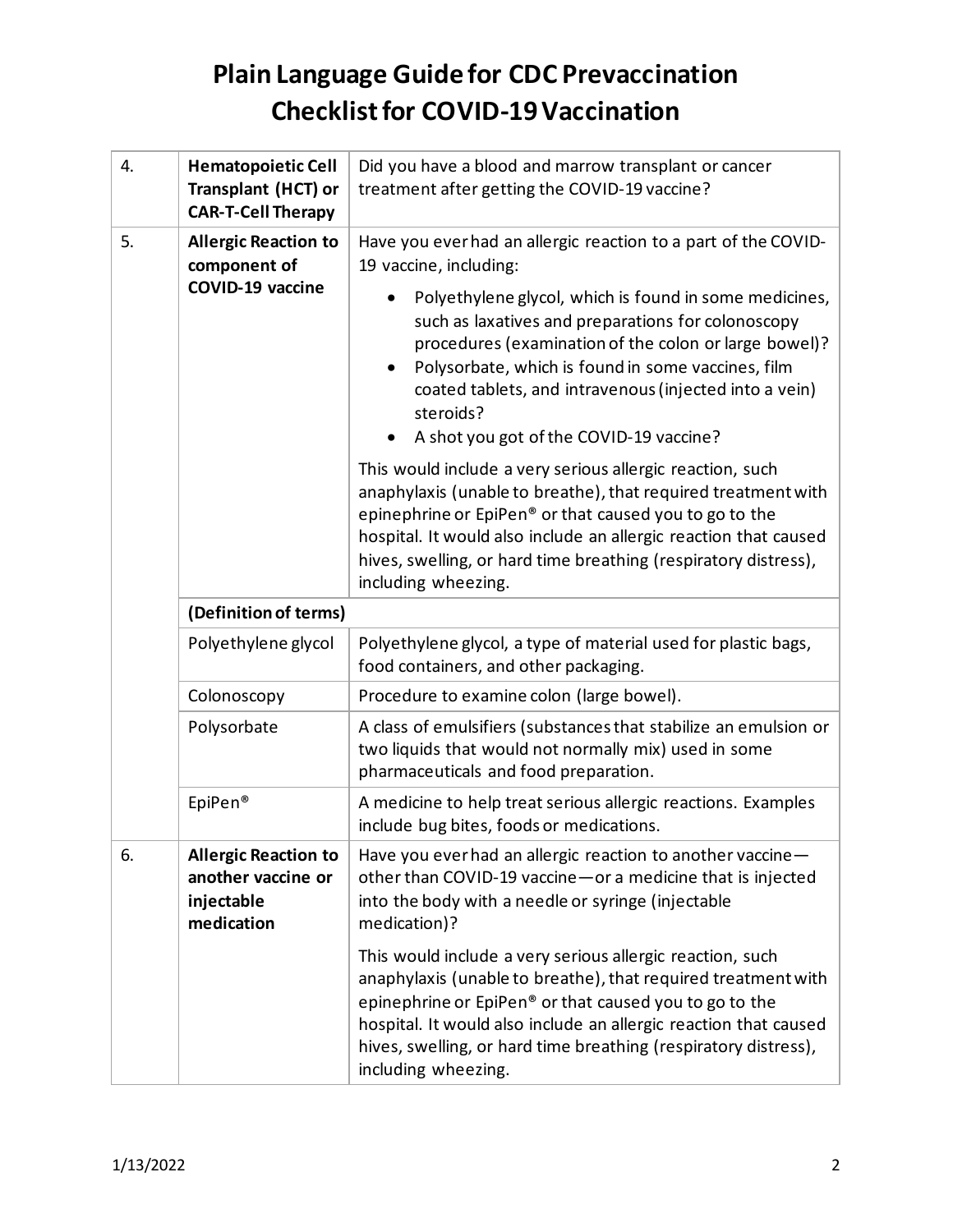## **Plain Language Guide for CDC Prevaccination Checklist for COVID-19 Vaccination**

| 7. | Check all that apply (definition of terms)                 |                                                                                                                                                                                                                                                    |  |  |
|----|------------------------------------------------------------|----------------------------------------------------------------------------------------------------------------------------------------------------------------------------------------------------------------------------------------------------|--|--|
|    | Myocarditis                                                | Inflammation of heart muscle.                                                                                                                                                                                                                      |  |  |
|    |                                                            | [Did you have a heart attack?]                                                                                                                                                                                                                     |  |  |
|    | Pericarditis                                               | Swelling and irritation of thin saclike membrane surrounding<br>the heart.                                                                                                                                                                         |  |  |
|    |                                                            | [Did you have a heart attack?]                                                                                                                                                                                                                     |  |  |
|    | Monoclonal<br>Antibody                                     | Antibody made by cloning (making copies of) unique white<br>blood cell.                                                                                                                                                                            |  |  |
|    | Convalescent<br>Serum                                      | Blood serum from a person who has recovered from an<br>infectious disease that contains antibodies. It may be<br>administered by intravenous transfusion (delivered into a<br>vein) to prevent or treat infection in other people.                 |  |  |
|    | Multisystem<br>Inflammatory<br>Syndrome (MIS-Cor<br>MIS-A) | Rare but serious condition associated with COVID-19 in which<br>different body parts become inflamed, including the heart,<br>lungs, kidneys, brain, skin, eyes or gastrointestinal organs. MIS<br>can affect children (MIS-C) and adults (MIS-A). |  |  |
|    |                                                            | [Did you have any health problems after getting COVID-19, or<br>getting the first or second shots?]                                                                                                                                                |  |  |
|    | Bleeding disorder                                          | Group of conditions in which there is a problem with the<br>body's ability to stop bleeding or clot.                                                                                                                                               |  |  |
|    |                                                            | [Do you know if your body has trouble stopping a bleed<br>(clotting)? Do you bleed for a long time after injury, surgery<br>trauma or menstruation (period)?]                                                                                      |  |  |
|    | <b>Blood thinner</b>                                       | Drug that is used to prevent blood clots from forming or to<br>lengthen the time that it takes for blood clots to form. These<br>drugs are often used by people who are at risk for heart<br>attack, stroke or heart disease.                      |  |  |
|    | Heparin-Induced<br>Thrombocytopenia<br>$(HIT)$ :           | Low blood platelet count because of taking a medicine called<br>Heparin.                                                                                                                                                                           |  |  |
|    | Dermal fillers                                             | Product that is injected or placed into the dermis, a thick layer<br>of tissue below the surface of the skin.                                                                                                                                      |  |  |
|    | Guillain-Barre<br>Syndrome (GBS)                           | Rare condition in which your immune system attacks your<br>nerves, leading to muscle weakness and even paralysis.                                                                                                                                  |  |  |